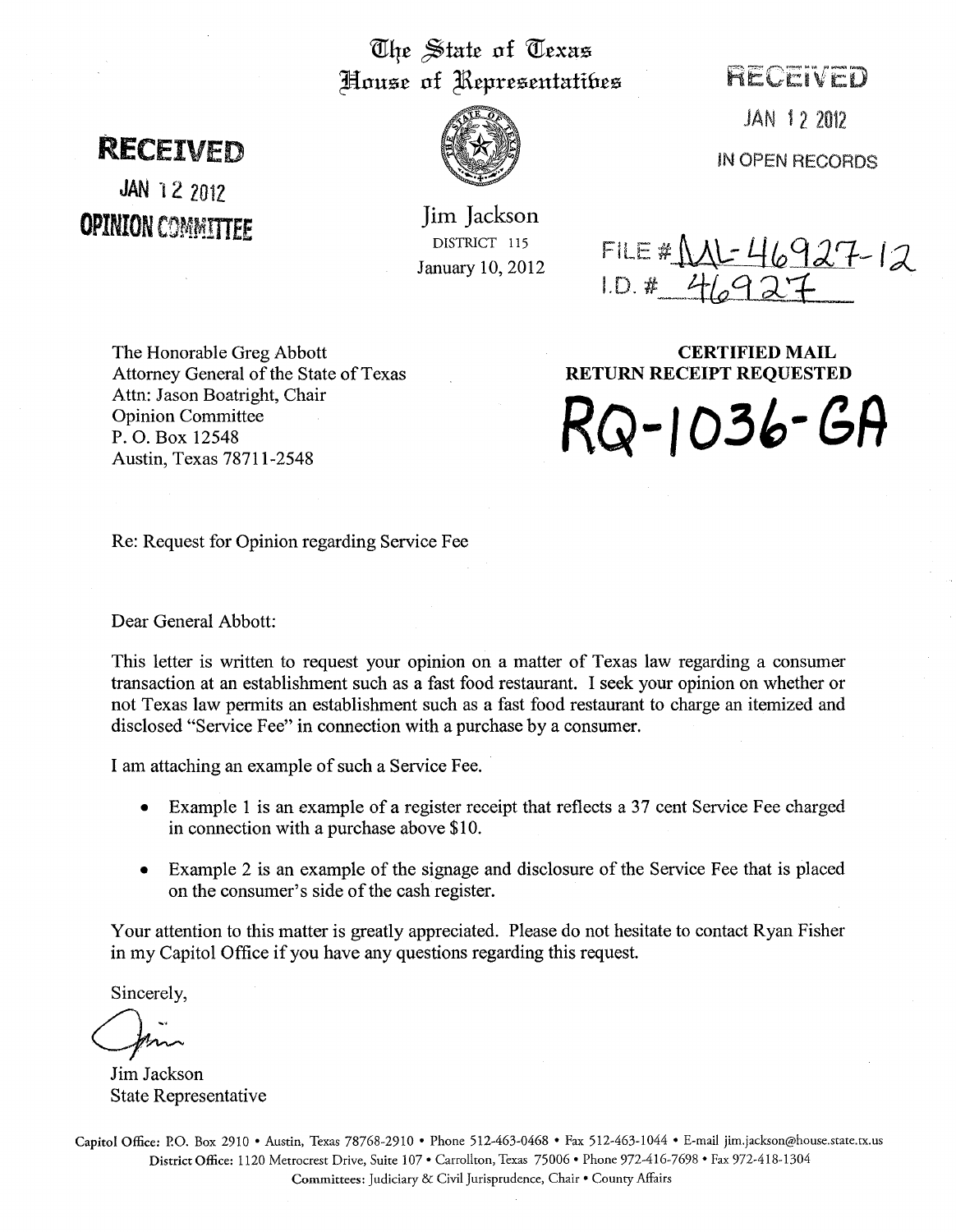## *§amu/e Receipt*

| <b>ABC Store</b><br>12345 Williams Ave<br>Austin, TX                                                       |                                                                |
|------------------------------------------------------------------------------------------------------------|----------------------------------------------------------------|
| 10/27/2011<br>Cashier: Kelly<br>Check 100098                                                               | $12:17:19$ PM                                                  |
| 1 Adult Buffet<br>1 Adult Drink<br>1 Adult Buffet<br>1 Adult Drink<br>Sub Total<br>Тах<br>Svc Fee<br>Total | 9.99<br>1.79<br>9.99<br>1.79<br>23.56<br>2.06<br>0.37<br>25.99 |
| <b>Balance Due</b><br>Cash<br>Change                                                                       | 25.99<br>30.00<br>4.01                                         |
| You Order Number is<br>123                                                                                 |                                                                |

|          | <b>EXHIBIT</b> |  |
|----------|----------------|--|
| tabbles" |                |  |
|          |                |  |